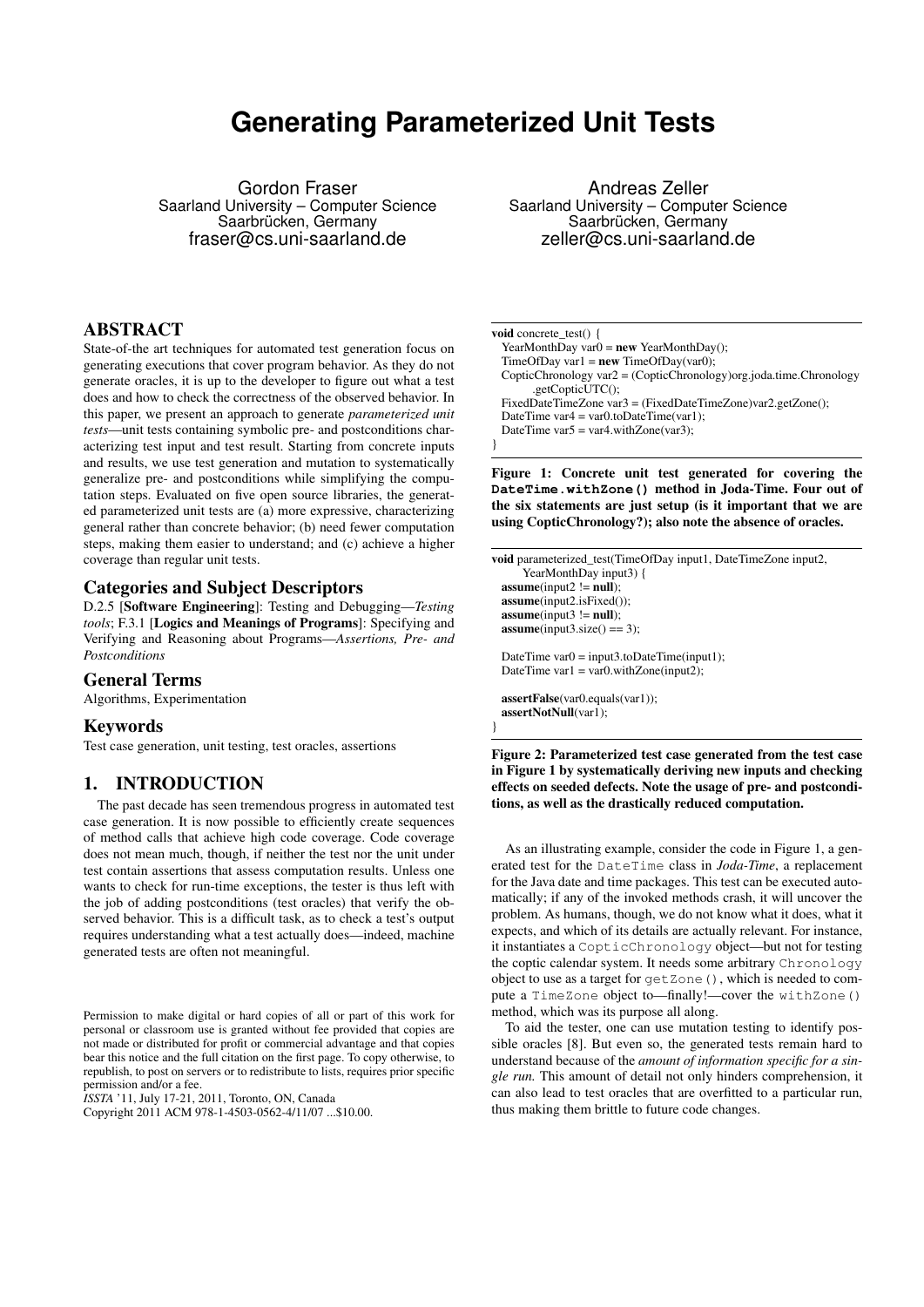To overcome these problems, we present a novel approach that takes a machine-generated method sequence like that shown in Figure 1, and explores both, possible *preconditions* and the relevant *postconditions* they imply. The resulting parameterized unit test contains only a small set of relevant pre- and postconditions, and only statements related to the actual test, as shown in Figure 2.

How does this work? Our approach builds on two key ideas. First, we separate *test code* from *test input*. This allows us to drop a large share of generated code that simply prepares (often random) input, and replace it by symbolic parameters. This significantly reduces the size of test cases and makes them more general at the same time.

The second key idea of our approach is that important behavior can be distinguished from irrelevant behavior by *variation*: By seeding defects (mutations), we can change some of the postconditions. Our assumption is that only those parts of the postcondition that are affected by the seeded defects are relevant; those that are not affected are irrelevant. In other words, the more errors a postcondition catches, the more relevant it is.

The same idea can be applied to the input: If we change the input, this might also change the postcondition. If a change in the input has no effects, then the particular aspect of the input that has changed seems to be irrelevant for the test. Furthermore, we can filter postconditions that are more sensitive to changes in the input, and determine those that are more robust. Similar techniques are used to generalize and select preconditions. Eventually, we combine the generalized pre- and postconditions with the test case into a *parameterized unit tests*, containing all information in a single package.

In detail, the contributions of this paper are:

- Test parameterization: We convert concrete method sequences into parameterized test cases, reducing the number of statements the developer has to analyze.
- Postconditions: By mutating the tested class, we identify the relevant aspects of the postconditions, and suggest oracles that are effective at finding defects.
- Preconditions: By mutating the test inputs, we identify the relevant aspects of the preconditions, and filter out overly specific postconditions.
- Iterative refinement: We use a search-based approach to iteratively derive new test inputs that aim at removing further preconditions, thus simplifying the test case.

Figure 3 gives a high-level overview of our approach: Based only on existing bytecode, we start with an automatically generated concrete method sequence (Section 2). Such a concrete method sequence has a very precise but implicit precondition; this precondition is encoded in the input objects and the setup performed on the unit under test (UUT). Similarly, the postcondition can be interpreted as the observable state after the test execution. We make these conditions explicit by determining all the conditions that hold for the given states (Section 3). For example, we compare all objects with each other, query all observer methods, and so on. The resulting conditions (d) overspecify the test case, and we therefore try to get rid of as many conditions as possible. For this, we iteratively generate new tests, and execute them on the original program and versions with seeded defects, thus effectively filtering irrelevant preconditions and postconditions (Section 4). At the end of the process, we get a parameterized unit test that only contains the test statements, the relevant preconditions on the inputs, and an effective test oracle.

# 2. BACKGROUND

## 2.1 Automated Test Generation

The importance and the complexity of software testing have resulted in a great number of different approaches, deriving test cases from models or source code, using different test objectives such as coverage criteria, and using many different underlying techniques and algorithms. In this paper, we consider classical white-box testing, where test cases are derived from the program, and there are no assumptions about the existence of a formal specification.

A simple but effective approach to generate tests from programs is random testing. A main advantage of this approach is that it scales without problems, and experience shows that random testing can achieve relatively good coverage. Random testing tools such as Randoop [16], JCrasher [5], AutoTest [4], or RUTE-J [1] usually assume the existence of an automated oracle in terms of a specification or simply in terms of program crashes, as random tests are seldom meaningful but often long and complex, and trying to understand them in order to derive oracles can be a daunting task.

Often, coverage criteria are used to guide test generation and to reduce the number of tests that are generated. Such criteria can be defined over structural properties of the control-flow, data-flow properties, or fault-based properties such as used in mutation testing. A coverage criterion usually represents a set of distinct goals, and test generation techniques are invoked for all such goals that the current test suite does not yet cover. There are two main approaches to automate this task:

- Constraint solvers allow efficient generation of test data by solving path constraints generated with symbolic execution (e.g., PathCrawler [25]). Dynamic symbolic execution is an extension that overcomes a number of problems by combining concrete executions with symbolic execution. This idea has been implemented in tools like DART [9] and CUTE [19], and is also applied in Microsoft's parameterized unit testing tool PEX [22] or the Symstra testing framework [27].
- Meta-heuristic search techniques have been used as an alternative to constraint-based approaches [14]. They can also be applied to stateful programs [14] as well as object-oriented container classes [2, 23, 24]. As both constraint-based testing as well as search-based testing have their specific drawbacks, a promising avenue seems to be the combination of evolutionary methods with dynamic symbolic execution (e.g.,  $[10, 11]$ .

#### 2.2 Automated Oracle Generation

The test generation approaches listed above traditionally only generate *test data*, i.e., they produce inputs that execute a given coverage goal, but unless there is an automated oracle it is the developer's task to come up with efficient oracles. There is a growing awareness of the significance of this problem, and this has resulted in several related approaches.

In the context of regression testing, the objective is to check future program versions against the current state of the program, and it can therefore be used as a source for oracle generation. For example, Randoop [16] allows annotation of the source code to identify observer methods to be used for assertion generation. Return values and object states are used for assertion generation in tools like Orstra [26], and have also been adopted in commercial tools such as Agitar Agitator [3]. Evans and Savoia [7] generate assertions from runs of two different versions of a software system and DiffGen [20] extends the Orstra approach to generate assertions from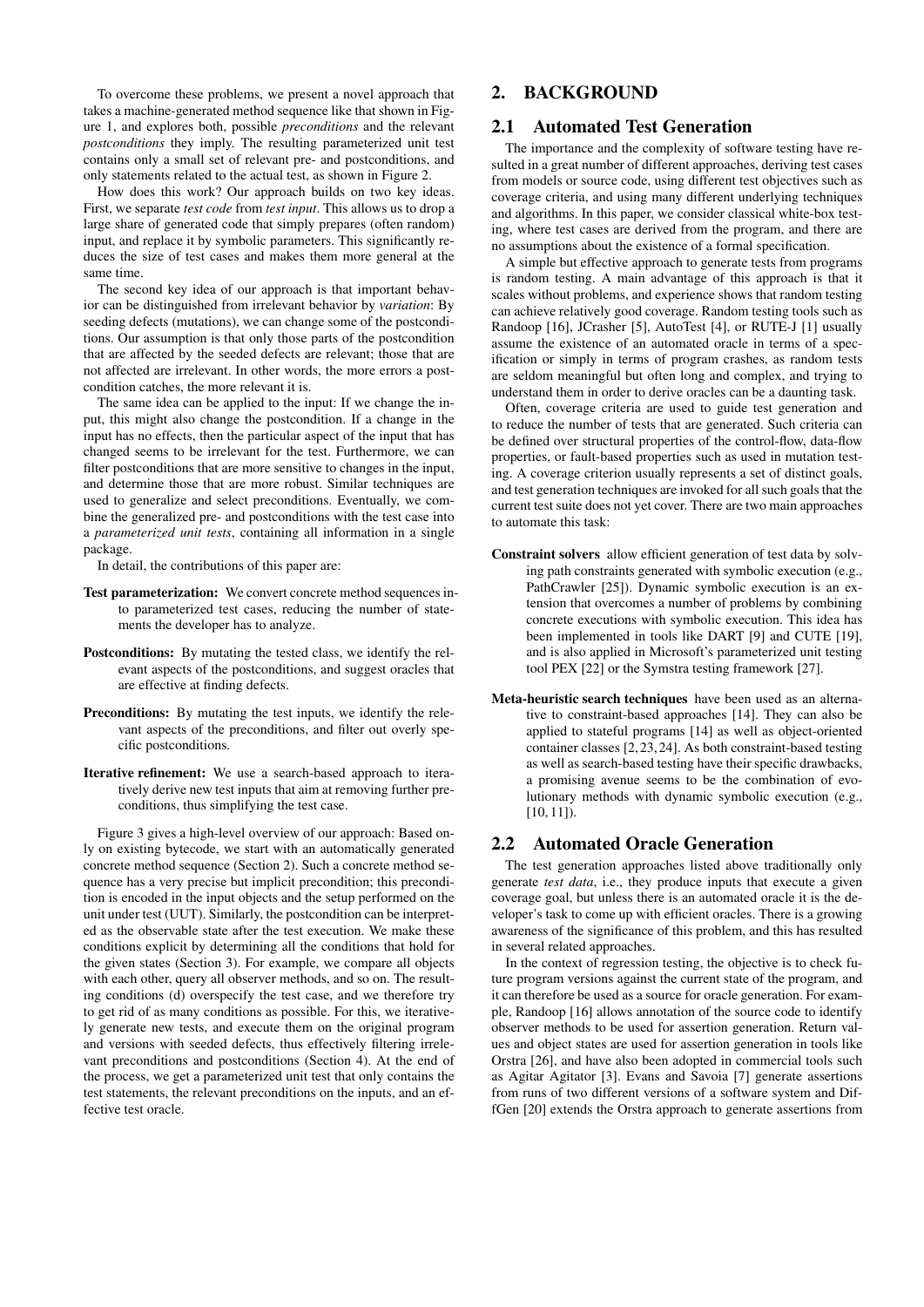

Figure 3: Our approach in a nutshell. From source code (a), we automatically generate concrete test cases (b) for any given test criterion. We derive test oracles from the concrete test results, checking the results (c). Concrete inputs and outputs can also be expressed as pre- and postconditions on general, symbolic inputs, coming as parameterized test cases (d). Using test generation and mutation, we iteratively drop irrelevant pre- and postconditions, ending up with a simpler, yet more expressive representation of the original concrete sequence as a parameterized unit test (e).

runs on two different program versions. Because these approaches are based in a regression testing scenario, understandability is not a requirement, and they do not serve to identify which of these assertions are actually useful.

Eclat [15] takes the oracle generation a step further by first learning a model from assumed correct executions, and then identifying test inputs that are different to this learned operational model. The operational model can be turned into a set of assertions that are effective at finding deviations of the behavior observed in the assumed correct executions. Eclat is based on Daikon [6], which is related to the approach presented in this paper: Daikon infers preand postconditions by observing executions, while the approach presented in this paper generates tests to explore and systematically eliminate irrelevant specifications.

To identify a small set of oracles that is effective at detecting faults, we used mutation analysis in our  $\mu$ TEST tool [8]. The central idea is that an assertion is only useful as a test oracle if it has the potential to reveal a fault. By mutating the source code,  $\mu$ TEST selects those assertions for a given test case that are sufficient to detect all mutations, thus also detecting most real faults. As the assertions are automatically generated, they reflect the actual behavior of the code and not necessarily the desired behavior. The developer therefore has to confirm the validity of a suggested assertion. In this paper we build on the  $\mu$ TEST tool;  $\mu$ TEST selects effective postconditions, and the main contributions of this paper are the parameterization and generalization steps.

#### 2.3 Test Generalization and Test Factoring

A traditional unit test for object oriented software consists of setup code that prepares the test input, then executes some test code on the unit under test, and finally assesses the observed behavior. The recent success of parameterized unit testing is based on the ability to cover diverse behavior with a single case: The same test code executed with different inputs can show different behavior; tools like PEX [22] can produce these inputs automatically.

Retrofitting of unit tests [21] is an approach where existing unit tests are converted to parameterized unit tests, by identifying inputs and converting them to parameters, and by generalizing assertions to oracles that hold independently of the input. This is very similar to the present approach, but classical retrofitting of unit tests [21] is a manual process and assumes existing pre- and postconditions.

An additional advantage of parameterized unit tests over concrete unit tests is that they are easier to understand: There is less test code, and this code is also independent of the concrete inputs. Test factoring describes a related technique where an existing test case is converted to improve aspects such as readability or execution speed. For example, unrelated objects can be replaced with

mock objects [17], and minimization [12, 13] reduces the length of automatically generated test cases.

# 3. PARAMETERIZING UNIT TESTS

Automated test generation for object oriented software creates sequences of method calls [10, 23, 27], where calls to the UUT are mixed with other calls that are required to create complex input objects. This makes it more difficult to see what is really tested, and makes the task of writing or checking assertions even more difficult. In addition, different inputs might yield different results, checking different parts of the code. This insight has resulted in the creation of *parameterized* unit tests, where the actual test code is separated from its inputs. Concrete values for the inputs can then be automatically generated by tools such as PEX [22].

As an automatically generated method sequence usually has some particular objective such as reaching a branch in the code, we can separate test code from input code. This task is easier than the process of *retrofitting* existing unit tests [21]: Existing test cases are equipped with assertions, and the generalization step might violate these assertions, resulting in false positives. In our setting, however, we just assume a method sequence without any assertions to start with, and thus generalization is without such problems.

## 3.1 Test Generalization

To generalize a method sequence to a parameterized method sequence, we assume one dedicated class as UUT. All method calls on this UUT are part of the test code, and objects created by calls to the UUT are also part of the test; all remaining calls are considered to be inputs. In principle, the techniques described in this paper could also be used with different granularity of units, e.g., one could focus on individual methods.

A test case  $t = \langle c_1, c_2, \ldots, c_n \rangle$  is a sequence of n calls. The length of the test case is the number of calls  $n$ . A call can be a call to a constructor, a method, or an assignment of a primitive value or object member to a test object.

Each call represents a value  $value(c)$ , which is the return value for a method, the object constructed in case of constructor calls, or the value assigned in case of primitive or field assignments. Furthermore, each call may depend on a number of other values. These are method and constructor parameters as well as the source object of a method call or a field access. Let *params*(c) be the set of referenced values, then the following must hold:

 $∀c_i \in t : ∀p ∈ params(c_i) : ∃c_j : j < i ∧ value(c_i) = p$ 

A parameterized unit test (PUT)  $P = (I, T, Pre, Post)$  consists of a set of inputs  $I$ , a sequence of test calls  $T$ , and sets of pre- and postconditions *Pre* and *Post*. The addition of input values I changes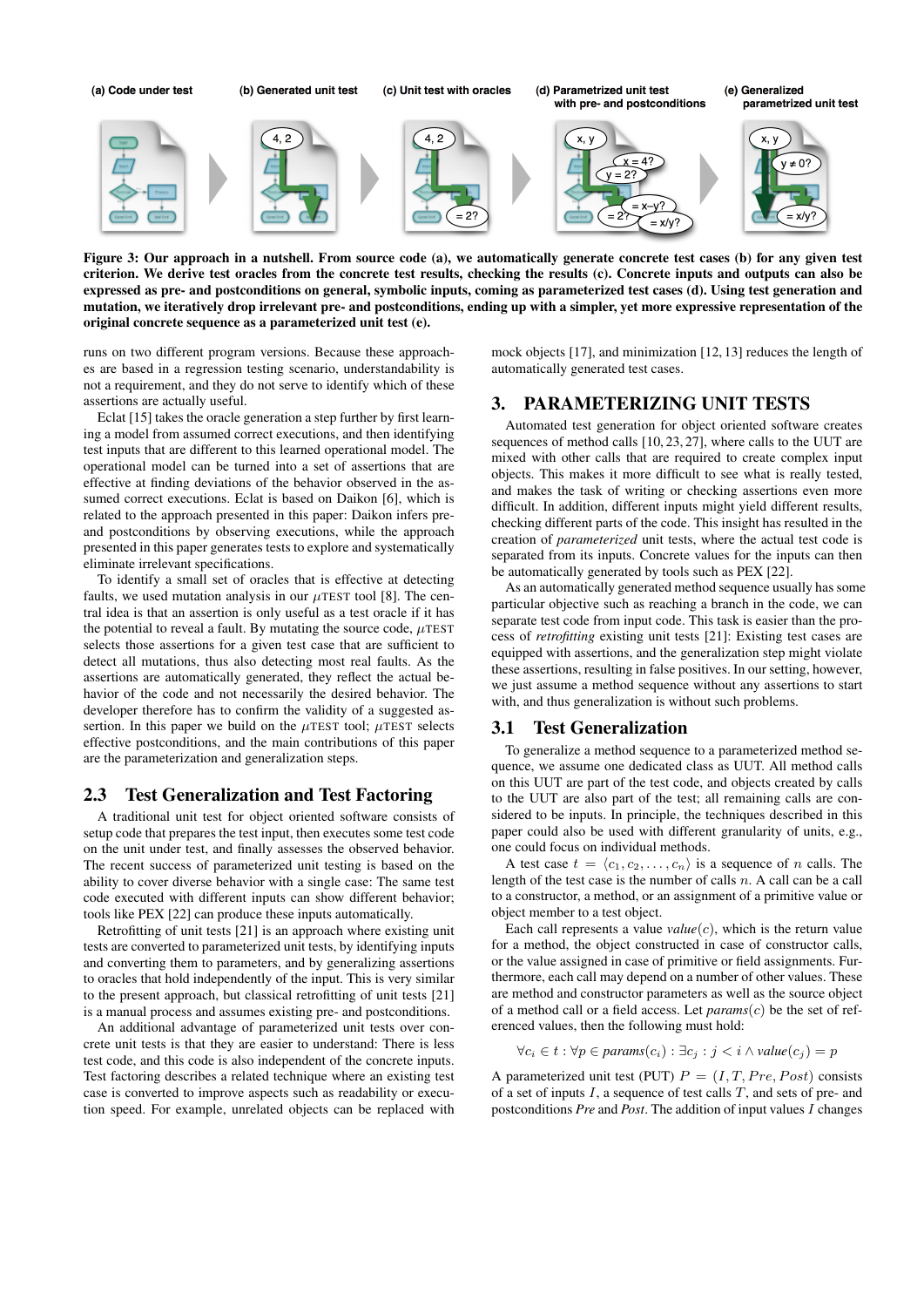| <b>Algorithm 1 Parameterize Test Case</b> |  |
|-------------------------------------------|--|
|-------------------------------------------|--|

| <b>Require:</b> Call Sequence $M = \langle m_1, \ldots, m_n \rangle$    |
|-------------------------------------------------------------------------|
| Require: Class under Test C                                             |
| <b>Ensure:</b> Parameterized Unit Test $P = (I, T, Pre, Post)$          |
| 1: procedure PARAMETERIZE( $M, C$ )                                     |
| $G \leftarrow (V, E)$<br>2:                                             |
| $S \leftarrow \{\}$<br>3:                                               |
| 4:<br>for all $m \in M$ do                                              |
| 5:<br>$v \leftarrow value(m)$                                           |
| 6:<br>$V \leftarrow V \cup \{v\}$                                       |
| for all $v' \in params(m)$ do<br>7:                                     |
| $G \leftarrow G \cup \{(v', v)\}\$<br>8:                                |
| end for<br>9:                                                           |
| <b>if</b> m is a call of C <b>then</b><br>10:                           |
| $S \leftarrow S \cup \{v\}$<br>11:                                      |
| $T \leftarrow T.m$<br>12:                                               |
| end if<br>13:                                                           |
| end for<br>14:                                                          |
| for all $v \in S$ do<br>15:                                             |
| for all $(v', v) \in V$ do<br>16:                                       |
| if $v' \notin S$ then<br>17:                                            |
| $I \leftarrow I \cup \{$ New parameter with type of $v\}$<br>18:        |
| $p \leftarrow$ Backwards slice of $v'$<br>19:                           |
| 20:<br>$Pre \leftarrow Pre \cup \{$ Extract conditions for p \}         |
| 21:<br>end if                                                           |
| end for<br>22:                                                          |
| 23:<br>end for                                                          |
| 24:<br>$Post \leftarrow \{$ Extract conditions for each value in T $\}$ |
| return $P$<br>25:                                                       |
| 26: end procedure                                                       |
|                                                                         |

the possible dependencies between calls:

 $\forall c_i \in t : \forall p \in \text{params}(c_i) : (\exists c_j : j < i \land \text{value}(c_j) = p) \lor p \in I$ 

Algorithm 1 shows how a call sequence is converted to a parameterized unit test. First, we generate a graph in which there is a vertex for every value, and edges between values if the call producing a value has dependencies on other values. By separating values that are test code from those values that are setup code, one can easily determine inputs: For each test vertex there is one input for every incoming edge that does not come from another test vertex. The graph easily lets us derive method sequences to construct each of the parameters; the calls that are part of the test and not part of an input are added to  $T$ . If the same input value is used by different calls, then each of the uses results in a distinct input.

#### 3.2 Extracting Pre- and Postconditions

Besides a set of statements and inputs, a PUT also consists of preconditions, i.e., assumptions on the inputs, and postconditions, i.e., test oracles that check the observed behavior during test execution. When converting a concrete unit test to a parameterized unit test, we initially have very specific but *implicit* preconditions, represented by the actual test inputs. Similarly, the test case has an implicit postcondition given by the state at the end of the test execution. To make these conditions explicit, we capture all possible conditions on the inputs and test objects.

We derive conditions by all accessible means of the public API, which means that the vocabulary for conditions and thus the precision of the approach depends on the richness of API. For example, things we can check on input values and test objects are:

- Null reference checks
- Values of primitive variables
- Values of public primitive fields
- Return values of calls to inspector methods (i.e., methods with no parameters, primitive return types, and no side-effects)
- Comparisons and equality checks between objects

• Comparisons with predefined values, such as the constant 0 Using the graph generated with Algorithm 1, we can extract a distinct method sequence for each of the input values of the original method sequence. To construct the initial precondition of a test case, we execute this method sequence for each of the parameters, and then determine the set of conditions that holds in the state at the end of the execution (Line 20 in Algorithm 1). For example, for each  $i \in I$ , we

- add  $i = null$  if i is a null reference, else we add  $i \neq null$  to *Pre*
- for each  $i' \in I : i \neq i'$  where the type of i equals type of i we add  $i.equals(i')$  or its negation depending on the output
- for each inspector method  $m$  of  $i$ , we add a condition that  $i.m() = x$ , where x is the value of m observed after executing it on i.
- for each field f of i, we add a condition that  $i.f = x$ , where  $x$  is the value of  $m$  observed after executing it on  $i$ .

Similarly, the set of postconditions *Post* is determined by executing the concrete method sequence, and then extracting all conditions on values of test calls at the state at the end of the execution (Line 24 in Algorithm 1).

# 4. FINDING RELEVANT CONDITIONS

The PUT we generate from a method sequence with the procedure described above is semantically equivalent to the original method sequence only under the assumption that the public API allows a precise determination of the relevant states. In addition, the PUT has assertions (the postcondition) that detect all defects that the test can possibly detect, but it has two main problems:

- There are too many preconditions and postconditions, making it difficult to understand the test case. This, however, is necessary, as the postconditions need to be confirmed by a developer. We therefore need a way to determine the *effective* and *relevant* conditions.
- There are too many postconditions, checking every single observable aspect, such that future changes of the tested code are very likely to violate at least one of the assertions – even if the code change is correct. In other words, the assertions are not *robust* against code changes.

The problem is that this is in fact an *overspecification* of the test case; many conditions that can be derived this way are irrelevant and unnecessary for the task of detecting defects, and there are far too many such conditions to make it feasible for a developer to check every single of them.

#### 4.1 Finding Effective Postconditions

To overcome this problem, we recently presented an approach [8] that identifies the important postconditions: The most useful postconditions are those that can identify *defects* in the code, and they can be determined by seeding artificial defects into the code. This idea is based on mutation analysis, which describes the observation that a test suite that can distinguish between a program and its simple mutants is generally good at detecting faults.

Algorithm 2 illustrates how a set of postconditions is reduced to the relevant subset: The test case  $t$  is executed against every single mutant, and a postcondition only qualifies as relevant oracle, if there exists at least one mutant for which the assertion fails.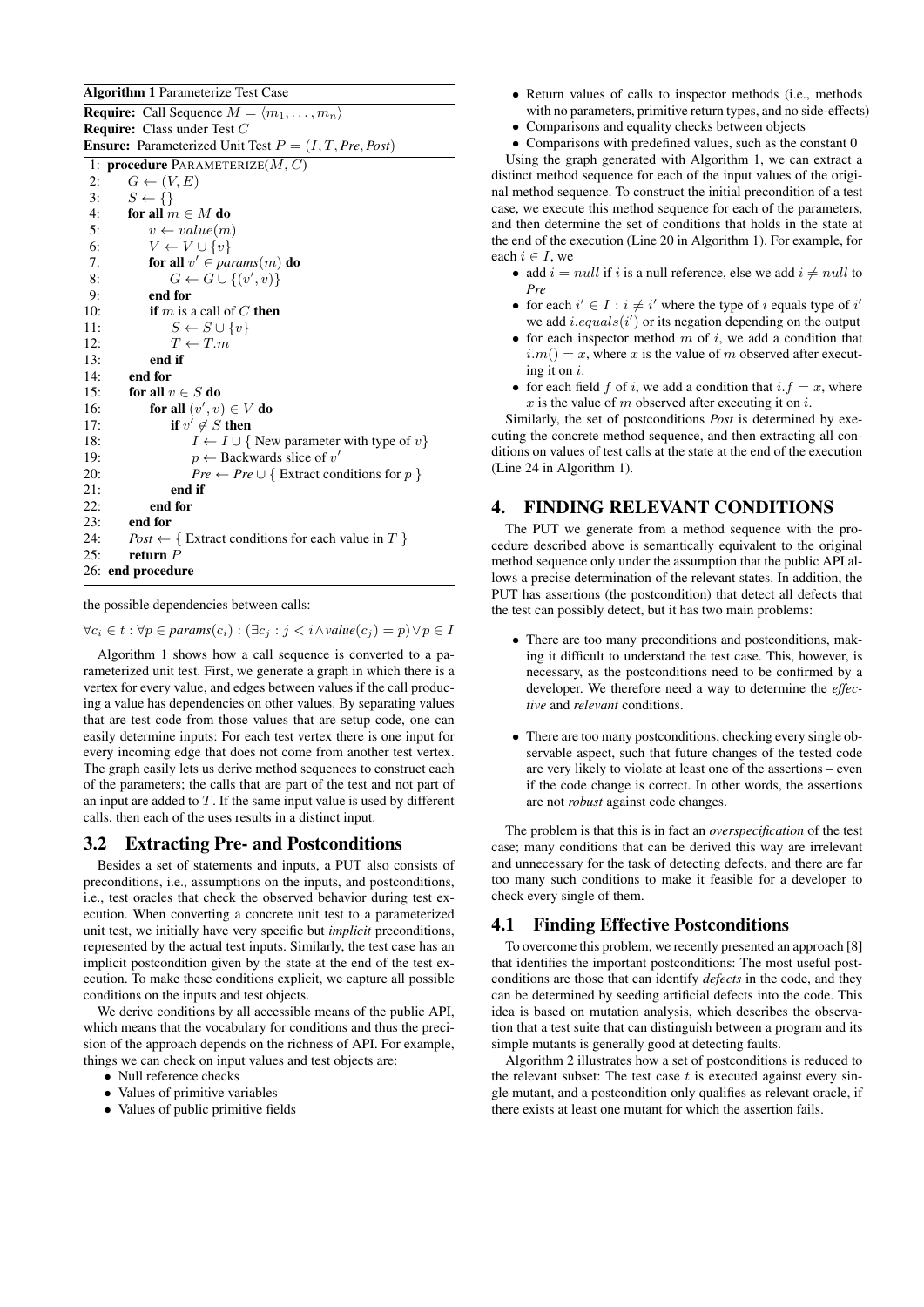| Algorithm 2 Determine effective postconditions                       |
|----------------------------------------------------------------------|
| <b>Require:</b> Call Sequence $M = \langle m_1, \ldots, m_n \rangle$ |
| <b>Require:</b> Class under Test $C$                                 |
| <b>Require:</b> Mutants of Class under Test $\mathcal M$             |
| <b>Require:</b> Set of Postconditions <i>Post</i>                    |
| <b>Ensure:</b> Reduced Set of Postconditions <i>Post</i>             |
| 1: <b>procedure</b> FINDEFFECTIVE(M, C, M, Post)                     |
| $Post' \leftarrow \{\}$<br>2:                                        |
| for all $m \in \mathcal{M}$ do<br>3:                                 |
| 4:<br>$S \leftarrow$ state after executing M on m                    |
| 5:<br>for all $p \in Post$ do                                        |
| 6:<br>if p evaluates to false in $S$ then                            |
| $Post' \leftarrow Post' \cup \{p\}$<br>7:                            |
| 8:<br>end if                                                         |
| 9:<br>end for                                                        |
| 10:<br>end for                                                       |
| return $Post'$<br>11:                                                |
| 12: end procedure                                                    |

The set of conditions created with this reduction is not minimal: In fact, it can still be quite large, meaning that the original problem of having too many conditions is only reduced. In our previous work [8], we reduced the set of postconditions further to a minimal set in the sense that removing any of the postconditions will cause defects to be missed. There is, however, the possibility that the selected assertions are too specific to the current test input. As an extreme example, the hash-code of an object integrates all the information contained in the object, and an assertion on the hash-code is therefore likely to detect many mutants. Assertions on the hash-code, however, are clearly neither robust nor particularly meaningful.

## 4.2 Finding General Postconditions

We want our postconditions to be as *general* as possible – they should include as little concrete information as necessary to detect all defects that can be detected. For example, an assertion that compares equality of two instances of a class is more likely to hold true even after future code changes, than asserting that the return value of an inspector function has a specific value. At the same time, we do not want to sacrifice any of the fault detection capability of a given concrete method sequence.

To identify postconditions that are more general, a simple approach is to execute the PUT with different inputs: If the same assertion detects a mutation for different inputs, then it is more general than an assertion that only holds for a single concrete input. This insight be exploited in order to remove the overspecific postconditions: Algorithm 3 illustrates how a set of postconditions can be gradually reduced to retain only general postconditions that hold for more than one input. The PUT is repeatedly executed with new inputs, and an overspecific postcondition tied to a particular input is likely not in the intersection of the postconditions of two different inputs. However, if there is an alternative way to detect the mutation with a more general postcondition, then this general postcondition will remain in the intersection. This means that rather than selecting the most effective and potentially overfit postcondition, we can vary the inputs on the PUT to find a subset of assertions that is sufficient to detect all mutants, but stays as independent as possible from the concrete input values. Consequently, if the intersection of the postconditions of the new input and the current postcondition are sufficient to kill all mutants in Algorithm 3, then the new postcondition is this intersection.

The result of Algorithm 3 is a set of postconditions. Each of these assertions is general enough with respect to the inputs which were

| <b>Algorithm 3</b> Determine robust postconditions                      |
|-------------------------------------------------------------------------|
| <b>Require:</b> PUT $P = (I, T, Pre, Post)$                             |
| <b>Require:</b> Class under Test $C$                                    |
| <b>Require:</b> Mutants of Class under Test $M$                         |
| <b>Ensure:</b> Reduced Set of Postconditions <i>Post</i>                |
| 1: <b>procedure</b> FINDROBUST( $P, M, C$ )                             |
| while limit not reached do<br>2:                                        |
| 3:<br>$\mathcal{I} \leftarrow$ generate concrete inputs for I           |
| 4:<br>$M \leftarrow$ concrete method sequence of $\mathcal I$ and $T$   |
| 5:<br>$Post' \leftarrow$ FINDEFFECTIVE(M, C, M, Post)                   |
| 6:<br>if $Post' \cap Post$ detects the same mutants as <i>Post</i> then |
| $Post \leftarrow Post' \cap Post$<br>7:                                 |
| end if<br>8:                                                            |
| 9:<br>end while                                                         |
| 10:<br>return Post                                                      |
| 11: end procedure                                                       |

used to filter this list. A subset of this set of postconditions can detect the same defects, and we could therefore further apply a normal reduction procedure, as for example used in our previous work [8], where we traced for each assertion which mutation it kills, and then found a subset for each test case that is sufficient to detect all mutations that can be detected with this test case.

An important insight is that generalizing postconditions by themselves is not enough: Although the postconditions have the *potential* to detect a number of defects, there is no guarantee that a given input will actually reveal a defect (false negative). Even worse, it might be possible to find inputs for which one of the assertions fails even in absence of a defect (false positive). The reason for this is that only a truly universal postcondition would hold for all inputs, whereas less general properties only hold under certain conditions – the test's precondition. It is therefore essential that when generalizing a postcondition we also need to derive an appropriate precondition. The original precondition *Pre* we extracted from the concrete unit test is likely to be very specific, which means that the number of possible inputs that satisfy this condition is very small, or possibly there exists exactly one input. We therefore need to enforce a PUT's precondition, but need to generalize it as well.

## 4.3 Finding Relevant Preconditions

A concrete input represents a number of specific preconditions and implies a number of specific postconditions, which have the potential to detect a number of defects. A key insight is that a precondition is only relevant if it is directly linked to the effective postconditions or mutants they detect, whereas we are not interested in preconditions that do not affect the postcondition, or affect only such assertions that are not effective at detecting defects.

To identify the relevant preconditions we therefore vary the inputs such that they satisfy different preconditions, and whenever the relevant behavior is identical for two different inputs we have found an irrelevant precondition. We define the behavior of two different inputs to a PUT to be equivalent only if the intersection of relevant assertions of the two sets of inputs kills all mutants that are also killed by the original test, as was done in Algorithm 3.

To systematically find out which preconditions are relevant, we need to consider each precondition on its own: If we can find two different inputs, where the considered precondition holds on one but not on the other while all other preconditions hold on both inputs, then we know that this precondition is irrelevant if the two inputs detect the same mutants with the same postconditions. If the two inputs would differ on more than one precondition, then it would not be clear which of the preconditions causes a possible change of the observed behavior.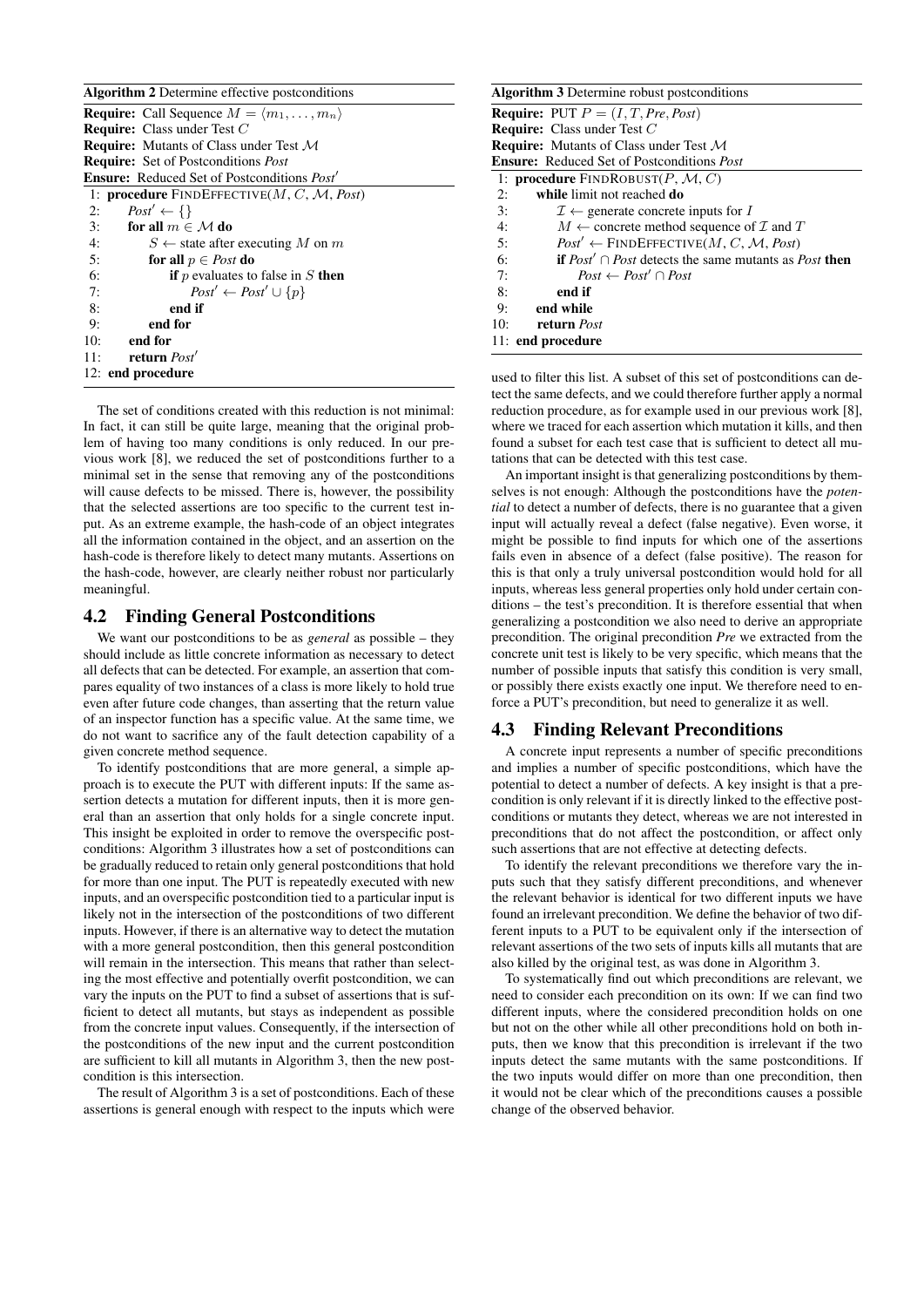| Algorithm 4 Generate a Parameterized Unit Test                                                                   |
|------------------------------------------------------------------------------------------------------------------|
| <b>Require:</b> Call Sequence $M = \langle m_1, \ldots, m_n \rangle$                                             |
| Require: Class under Test C                                                                                      |
| <b>Require:</b> Mutants of Class under Test $M$                                                                  |
| <b>Ensure:</b> Parameterized Test Case $P = (I, T, Pre, Post)$                                                   |
| 1: procedure GENERALIZE(M, C, M)                                                                                 |
| 2:<br>$P \leftarrow$ PARAMETERIZE $(M, C)$                                                                       |
| $Pre' \leftarrow$ minimized observations on inputs<br>3:                                                         |
| 4:<br>$Post \leftarrow$ observations on C after test execution                                                   |
| 5:<br>$Post \leftarrow$ FINDEFFECTIVE $(M, C, \mathcal{M}, Post)$                                                |
| 6:<br>while $Pre'$ is not empty do                                                                               |
| 7:<br>$p \leftarrow$ remove one element from Pre'                                                                |
| 8:<br>$\mathcal{I} \leftarrow$ generate input that satisfies $\neg p \land \bigwedge Pre' \land \bigwedge Pre$ . |
| if test generation succeeds then<br>9:                                                                           |
| $Post' \leftarrow$ Execute test with new input $\mathcal{I}$<br>10:                                              |
| 11:<br>$M \leftarrow$ concrete method sequence of $\mathcal I$ and $T$                                           |
| $Post' \leftarrow$ FINDEFFECTIVE $(M, C, \mathcal{M}, Post')$<br>12:                                             |
| <b>if</b> $Post' \cap Post$ detects all mutants <b>then</b><br>13:                                               |
| $Post \leftarrow Post' \cap Post$<br>14:                                                                         |
| $Pre' \leftarrow Pre' \cup$ conditions subsumed by p<br>15:                                                      |
| 16:<br>else                                                                                                      |
| 17:<br>$Pre \leftarrow Pre \cup \{p\}$                                                                           |
| 18:<br>end if                                                                                                    |
| end if<br>19:                                                                                                    |
| 20:<br>end while                                                                                                 |
| 21:<br>return $P$                                                                                                |
| 22: end procedure                                                                                                |

In order to apply this technique, a prerequisite is that the precondition is *minimal*. For example, if there are two inputs A and B, and we have the conditions  $A = 1$ ,  $B = 1$ , and  $A = B$ , then negating any one of them while holding the other two true results in an unsolvable constraint system. We therefore minimize the set of preconditions before attempting to find inputs for negated conditions. In particular, we omit symmetric and transitive properties, as well as subsumed properties (e.g.,  $a < b$  subsumes  $a \neq b$ ). However, if we can show that a precondition is irrelevant, then this does not automatically mean that subsumed or transitive conditions are also irrelevant. Therefore, we need to add all its subsumed conditions after a precondition has been shown to be irrelevant.

Algorithm 4 illustrates the algorithm to reduce the preconditions of a given PUT. Our algorithm starts with the precise precondition of the original method sequence, i.e., the entire set of conditions we can formulate. Now we iteratively try to negate one of the preconditions, and generate a new set of inputs that satisfies this negated precondition. For the new test input we calculate the output (i.e., the relevant part of the postcondition), and check the equivalence. If we can generate a test input for which a precondition of the previous inputs does not hold but the interesting behavior is still the same (i.e., the intersection of the relevant assertions kills the same mutants), then this precondition is irrelevant for the test case. If we cannot generate a test input that negates a precondition, then this precondition is likely an invariant, meaning that it applies to all possible inputs and is not relevant either.

#### 4.4 Parameter Generation

To generate inputs for the PUTs may often mean generating complex objects. To make sure that the states of these objects are feasible, we generate them using a search-based approach in line with previous work on evolutionary testing of classes [23].

We use a genetic algorithm to derive inputs for a PUT. A chromosome of the genetic algorithm is a set of method sequences of

Table 1: Statistics on evaluation subjects.

| Subject          |     | Classes | LOC <sup>5</sup> | Mutants | <b>Tests</b> |
|------------------|-----|---------|------------------|---------|--------------|
| Commons Codec    | CC. | 18      | 2.640            | 2.998   | 285          |
| Commons Math     | CМ  | 26      | 8.752            | 6.476   | 239          |
| Java Collections | JС  | 23      | 7.250            | 4.990   | 346          |
| <b>JDOM</b>      | JD  | 16      | 2.286            | 820     | 199          |
| Joda Time        | .IT | 25      | 6.923            | 3.004   | 588          |
| У.               |     | 108     | 27.851           | 18.288  | 1.657        |

the size of the number of parameters, i.e., one method sequence per parameter. The initial population is generated randomly by choosing from the set of constructors and methods that return an object of the desired type, and by recursively trying to create all necessary parameters. During evolution in the genetic algorithm, crossover exchanges parameter sequences between sets of parameter assignments. For mutation, each method sequence for a parameter is mutated with probability  $1/n$ , where n is the number of parameters of the PUT. Mutation of method sequences follows standard operators used in evolutionary testing of classes [8, 23]; for example, mutation adds, deletes, or changes method calls in the individual sequences. The last object of the parameter type is always returned as value for the input; if a method sequence has no such object, then the input is a null reference.

The fitness function aims to satisfy all in a set of preconditions, and is similar to the branch distance metric [14] commonly applied to predicates in source code. For example, to satisfy a condition  $foo$ *bar*() = 100, the fitness function would use the absolute value of the difference of the actual return value of *foo*.*bar* and 100. The overall fitness is calculated as the sum of branch distances to have all preconditions evaluate to true, and if the search objective is to negate a single precondition, then the fitness additionally adds the branch distance to have this condition evaluate to false.

## 5. EVALUATION

To evaluate the presented approach, we have implemented a prototype that performs generation of parameterized unit tests for Java classes, and applied this prototype to a set of evaluation subjects.

#### 5.1 Evaluation Subjects

As subjects for our evaluation we selected five open source libraries with very diverse functionality: *Commons Codec*<sup>1</sup> (CC) provides implementations of common encoders and decoders such as Base64, Hex, Phonetic and URLs. *Commons Math*<sup>2</sup> (CM) is a library of mathematics and statistics components. *Java Collections* (JC) is the set of collections in the Java standard library. *Joda Time*<sup>3</sup> (JT) provides replacement for the Java date and time classes. *JDOM*<sup>4</sup> (JD) provides a way to represent XML documents for easy and efficient reading, manipulation, and writing. For each of these libraries, we selected all concrete classes of the top level of the package structure for test generation; for Commons Math we selected the sub-packages complex, fraction, geometry, and linear because of the duration of the experiments. Table 1 summarizes statistics of the selected subjects in terms of classes, lines of code, mutants, and tests generated.

<sup>1</sup> http://commons.apache.org/codec/

<sup>2</sup> http://commons.apache.org/math/

<sup>3</sup> http://joda-time.sourceforge.net/

<sup>4</sup> http://www.jdom.org

<sup>&</sup>lt;sup>5</sup>LOC stands for non-commenting lines of source code, calculated with CLOC (http://cloc.sourceforge.net/)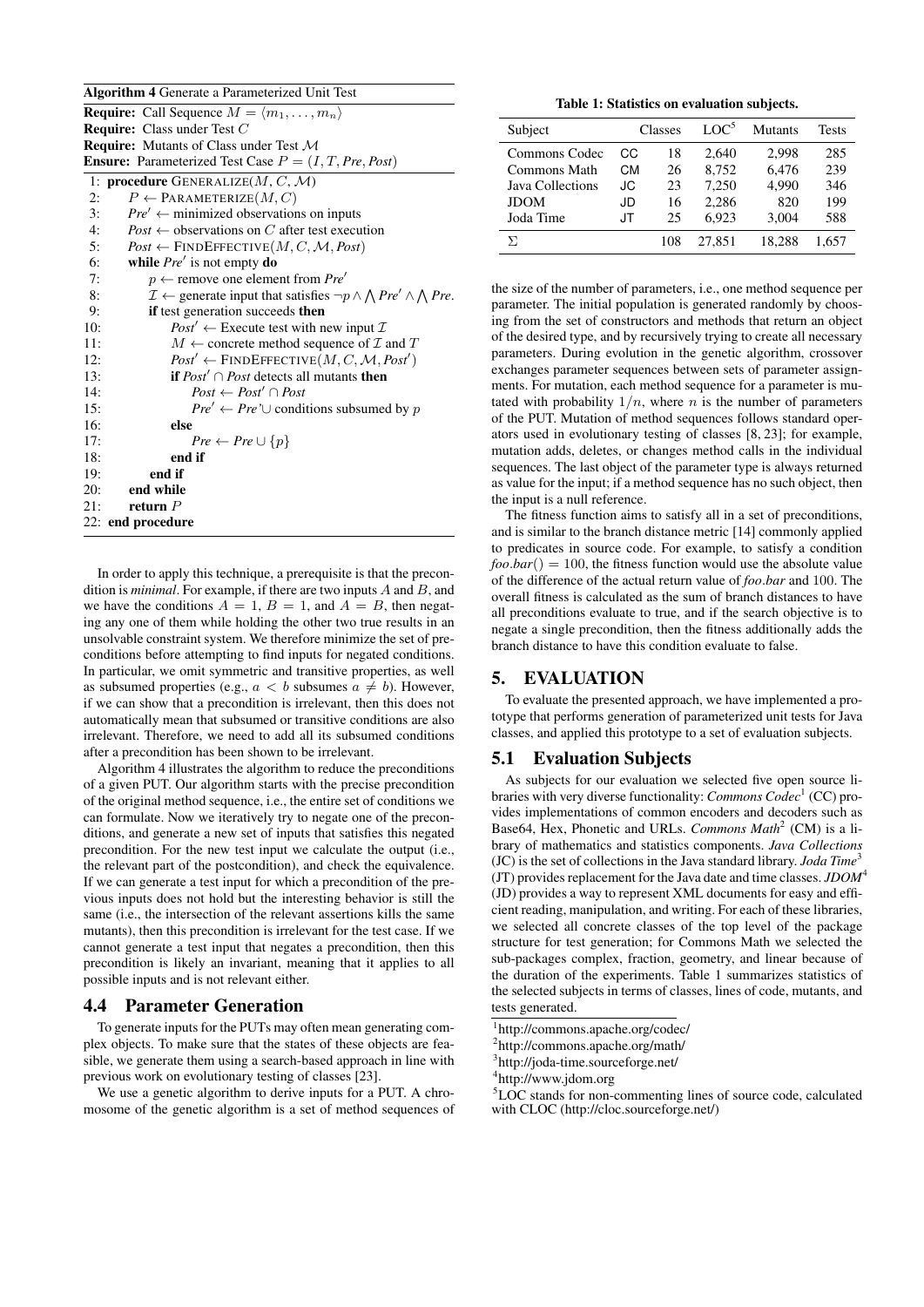| Subject          | Iterations | Fail | <b>Success</b> | Inputs | Time $(s)$ |
|------------------|------------|------|----------------|--------|------------|
| Commons Codec    | 4.4        | 1.1  | 3.3            | 1.4    | 189.7      |
| Commons Math     | 10.3       | 3.0  | 7.3            | 1.3    | 1,731.2    |
| Java Collections | 12.1       | 5.8  | 6.4            | 1.4    | 559.1      |
| <b>JDOM</b>      | 10.5       | 3.1  | 7.3            | 1.3    | 366.3      |
| Joda Time        | 9.1        | 4.8  | 4.3            | 1.5    | 644.6      |
|                  | 9.3        | 3.6  | 5.7            | 14     | 689.2      |
|                  |            |      |                |        |            |

Table 2: Number of inputs generated and number of executions.

# 5.2 Experimental Setup

Our prototype is built on our previous  $\mu$ TEST system [8] for automatic generation of mutation detecting unit tests and oracles. For a given class, the prototype first tries to generate a unit test (method sequences with oracles) for each mutant (skipping those that are covered by already generated tests); Table 1 lists the number of test cases generated for the chosen classes. Then, each of these unit tests is generalized to a parameterized unit test (PUT) using the techniques described in Section 3 and Section 4. The search for concrete parameter values uses the same data structures as  $\mu$ TEST, such that each parameter of a PUT is assigned the result of a method sequence.

We configured  $\mu$ TEST to use a steady state genetic algorithm with a population size of 100, an elitism size of 1 individual, and the maximum test case length was set to 60 statements. The initial test suite for a class was generated for a maximum of 1,000,000 executed statements per class. This budget was equally divided on all mutants, and for each mutant. We used a timeout of 5 seconds for individual tests, and if a mutant timed out where the same test case run on the original program did not timeout we assumed that the mutant causes an infinite loop and ended the search for this particular mutant at this point. We used the same configuration to generate input sequences for parameters, but limited the search budget for one input to 500 generations. To reduce the risk of erroneously dropping a precondition because the search failed, we implemented the loop at Line 6 in Algorithm 4 such that each precondition was considered a second time at a later point, if the search failed. For condition generation we used all assertions described in Section 3.2 except for comparisons between inspector method return values and comparisons with predefined values.

## 5.3 Effort

The generalization of method sequences to PUTs is costly, as we experienced during our experiments. For each precondition, we have to generate a test case. Often, the conditions offer little guidance for a search based approach, letting the search exhaust. Many preconditions are not independent of each other, which means that often no solution for a single negated precondition exists. Furthermore, to determine the interesting behavior of a concrete input, the PUT with this input has to be executed on every single mutant of the class it tests.

To better understand the effort involved in the generalization, we take a closer look at the numbers of inputs that needed to be generated and the number of tests that need to be executed. The number of inputs generated might differ from the number of preconditions, as one precondition might subsume several others. If a condition is dropped, then we have to consider all conditions that were subsumed by this condition; if it is not dropped, then the subsumed conditions do not have to be analyzed.

Table 2 summarizes the average number of iterations for each of the subjects. One iteration equals one attempt of generating an input that satisfies all confirmed and remaining conditions as well as the negation of one chosen condition. Note, that in our implementation each precondition for which the search for an input satisfying the negated precondition failed is considered a second time, as described in Section 5.2. Such a search requires execution of an average of 500 (generations) times 100 (population) input sets consisting of one method sequence per parameter. Table 2 lists the average number of parameters per test for each of the subjects. If an input is found (Success in Table 2), then it is executed against each of the mutants; this again can be very costly, as the number of mutants can be high (see Table 1), and mutants can often lead to infinite loops, which means that they run up to the predefined timeout (5 seconds in our case). On average, it therefore took *12 minutes* to generalize a single test case on an Intel Xeon X5570 computer with 2.93GHz.

For the experimentation, we had the additional costs of generating the concrete method sequences in the first place, and of generating 1,000 valid inputs for each PUT. In sum, these costs required us to reduce the number of repetitions for each experiment.

*Generating parameterized unit tests is costly, requiring several minutes per test case.*

#### 5.4 Examples

}

We have seen that much computation time goes into generating parameterized unit test. Does this effort pay off? Figures 4–7 show example method sequences and the resulting parameterized unit tests (PUTs) derived during our evaluation. In addition, the initial example in Figure 2 was also generated during this evaluation. In all cases, the parameterized unit tests generated are far more readable and meaningful compared to the original concrete tests.

*Parameterized tests are more expressive than the original tests, characterizing general rather than concrete behavior.*

```
void concrete_test {
  int var0 - 213ArrayList var1 = new ArrayList();Integer var2 = new Integer(var0);
  boolean var3 = \text{var1}.add(var2);
  var1.trimToSize();
  int var5 = var1.indexOf(var2);
}
void parameterized test(Integer input1, Integer input2) {
 assume(input1.equals(input2));
  ArrayList var0 = new ArrayList();
 boolean var1 = var0.add(input1);
 var0.trimToSize();
 int var3 = \text{var0}.indexOf(input2);
 \textbf{assert}(var3 == 0);assert(var1 == true);assert(var0.isEmpty() == false);
```
Figure 4: Example method sequence and resulting PUT for the **ArrayList** class in Java Collections: The object **input2** is at position 0 (**var3**) only if **input1** and **input2** are equal.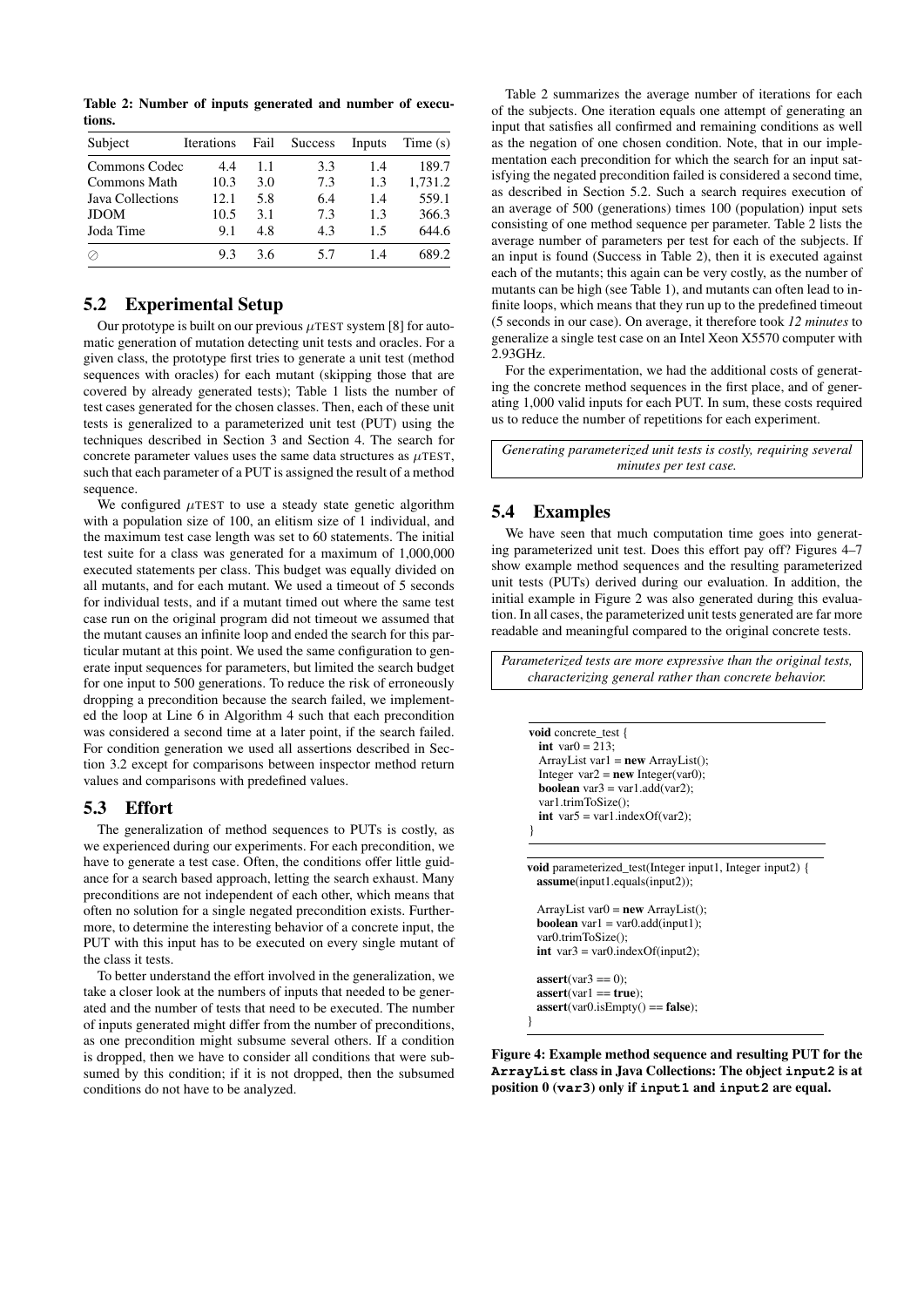```
void concrete_test() {
 Caverphone var0 = new Caverphone();
 String var1 = "EL";String var2 = "ILLA";
 boolean var3 = var0.isCaverphoneEqual(var1, var2);
}
```
void parameterized\_test(String input1, String input2) {  **equals(input2));** 

Caverphone var $0 = new$  Caverphone(); boolean var1 = var0.isCaverphoneEqual(input1, input2);

```
\textbf{assert}(var1 == false):
```
}

Figure 5: Example method sequence and resulting PUT for the **Caverphone** class in Commons Codec: Non-equal strings stay different when encoded using the Caverphone algorithm.

```
void concrete_test() {
  Complex var0 = Complex.ZERO;
  double var1 = 0.39860618453401475;
  Complex var2 = var0.multiply(var1);
}
void parameterized_test(double input1) {
 Complex \, var0 = Complex \, ZERO;
 Complex var1 = var0.multiply(input1);
 assert(var0.equals(var1));
}
```
Figure 6: Example method sequence and resulting PUT for the **Complex** class in Commons Math: The value of **input1** does not matter in a multiplication with 0, therefore there is no precondition.

# 5.5 Test Simplification

In the examples, we have seen that the number of statements in the generated parameterized unit tests is generally reduced. The first question we address in the evaluation is thus how much the generalization step reduces the number of statements that need to be analyzed by the developer. In a setting where test inputs are purely numerical, this step would not make a difference. However, our original motivation is that generated test cases for object oriented software tend to be cluttered with setup code, reducing the understandability.

Table 3 lists the mean values of the number of statements in the original concrete tests, compared to the number of statements that remain in the parameterized test; Figure 8 gives detailed statistics on these values. On average, the PUTs only contain 57% of the statements in their corresponding concrete method sequences simply because 43% of the statements of the original method sequences generate inputs, which a PUT replaces with parameters. This reduction is statistically significant according to a Mann-Whitney U test with  $p = 0.008$ .

```
In our experiments, parameterized unit tests only retain 57% of
        the original statements in the concrete unit test.
```
# 5.6 Condition Generalization

The reduction of test statements clearly shows that the step of converting a concrete method sequence to a PUT reduces the num-

| <b>void</b> concrete test() {                                               |  |
|-----------------------------------------------------------------------------|--|
| AttributeList var $0 = new$ AttributeList((Element) null);                  |  |
| UncheckedJDOMFactory var1 = $new$ UncheckedJDOMFactory();                   |  |
| String $var2 = "namespace$ prefix on the element";                          |  |
| Attribute var $3 = \text{var1}$ . attribute (var2, var2, (Namespace) null); |  |
| var0.uncheckedAddAttribute(var3);                                           |  |
|                                                                             |  |

void parameterized test(Element input1, Attribute input2) {  $\mathbf{assume}(\text{input1} == \text{null});$  $$ 

AttributeList var0 = new AttributeList(input1); var0.uncheckedAddAttribute(input2);

 $assert(var0.isEmpty() == false);$ 

}

Figure 7: Example method sequence and resulting PUT for the **AttributeList** class in JDOM: After adding a non-null element to the empty list, it is no longer empty.

| Table 3: Average number of statements. |  |  |  |
|----------------------------------------|--|--|--|
|----------------------------------------|--|--|--|

| Subject          | Concrete<br>unit test | Parameterized<br>unit test | <b>Size</b> |
|------------------|-----------------------|----------------------------|-------------|
| Commons Codec    | 3.9                   | 2.2.                       | 56%         |
| Commons Math     | 4.3                   | 2.7                        | 62%         |
| Java Collections | 5.6                   | 3.2                        | 57%         |
| <b>JDOM</b>      | 5.0                   | 2.7                        | 55%         |
| Joda Time        | 5.1                   | 2.9                        | 56%         |
|                  | 48                    | 27                         | 57%         |

ber of statements that need to be analyzed and understood by a developer. This PUT and its postcondition, however, are still tied to the concrete inputs the original method sequence represents.

The number of preconditions and postconditions can be high in theory, but their number is dependent on the API under test: If there are many inspector methods or public fields allowing many different queries on the state, then there will be many conditions. If the API hides most information and only offers few possibilities to inspect the state, then the number of conditions can be much smaller.

Table 4 summarizes the average statistics on the number of preconditions before and after the optimization. The average number of preconditions before the optimization is below 10. As can be seen from Table 4, condition generalization significantly reduces the number of preconditions. This result is again statistically significant according to a Mann Whitney U test with a p-value of 0.008.

*Our approach for finding relevant preconditions eliminates 88% of the preconditions as irrelevant.*

Table 5 shows similar results for the postconditions. The number of postconditions is generally smaller than the number of preconditions, as the really irrelevant ones are already filtered out by the mutation analysis step; only fault detecting postconditions are listed here. Any postcondition that is removed from the original set was specifically tied to an input, and represents generalization. The reduction is again statistically significant with a p-value of 0.008.

*Our approach for finding general postconditions eliminates 46% of the postconditions as overspecified.*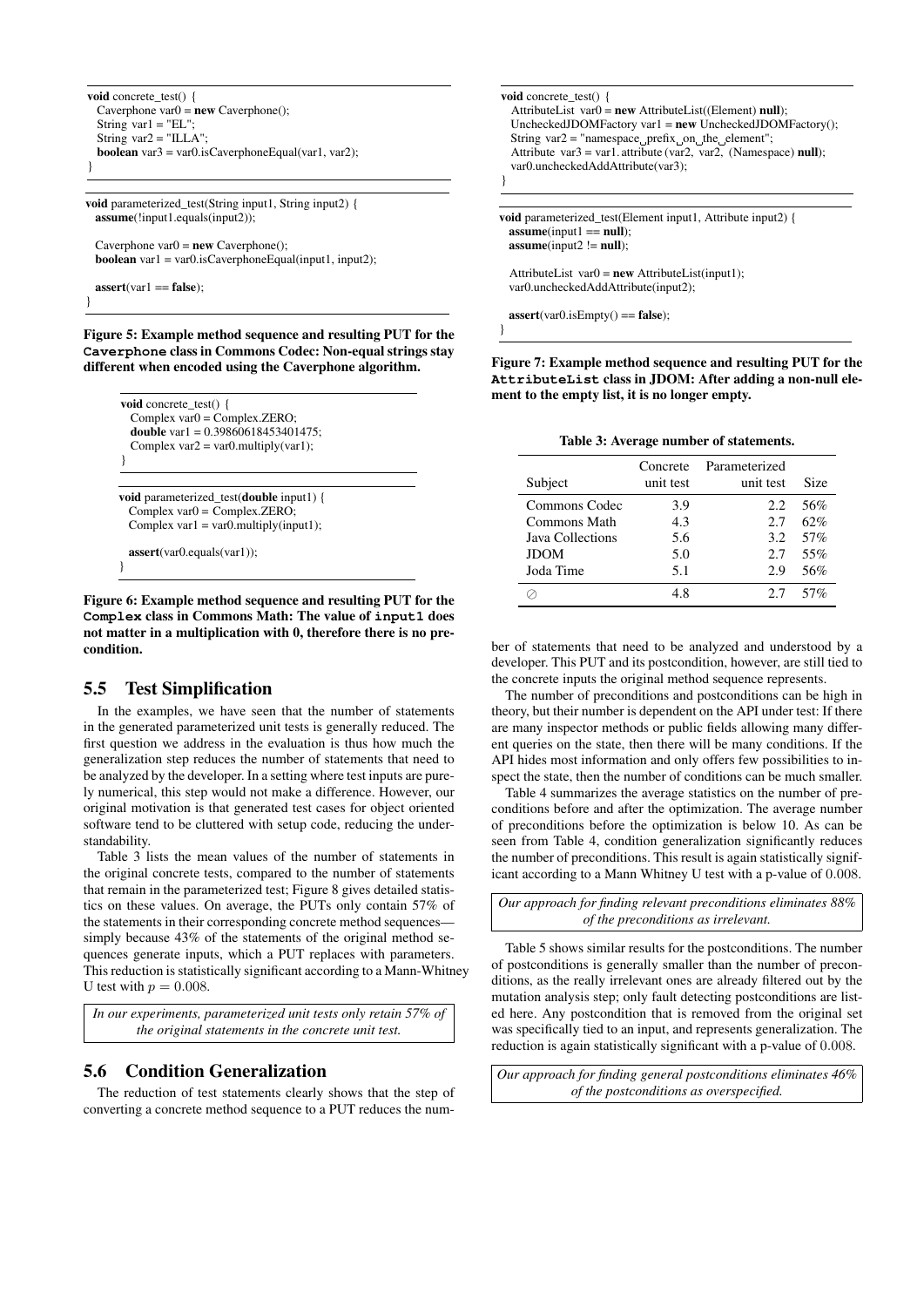

Figure 8: Numbers of statements in concrete method sequences compared to the number of statements in the PUTs.

Table 4: Average number of preconditions.

| Subject          | Original | Relevant | Size |
|------------------|----------|----------|------|
| Commons Codec    | 5.1      | 1.1      | 22%  |
| Commons Math     | 6.8      | 0.7      | 10%  |
| Java Collections | 13.8     | 1.6      | 12%  |
| <b>JDOM</b>      | 9.2      | 1.3      | 14%  |
| Joda Time        | 8.1      | 0.5      | 6%   |
|                  | 86       | 10       | 12%  |

#### 5.7 Accuracy

Generalizing concrete runs to abstractions may produce *approximations:* While the original concrete input is always correctly handled by construction, generalizing it to parameterized abstract values may result in false positives or false negatives. This happens if the vocabulary of usable conditions is not sufficient to eliminate invalid inputs, for instance. Similarly, if the input generation fails for a particular negated precondition, then it is not known whether this precondition can really be dropped or not. (To only present the preconditions to the user that are known to affect the result, we dropped such preconditions.)

To analyze the extent of false positives and negatives for new inputs, we generated 1,000 different inputs satisfying the minimized precondition using different random seeds, and then executed the PUT with these inputs. If one of the postconditions fails on an input when run on the original class, then this is a false positive. If none of the postconditions fails on an input when run on all the mutants that should be detected, then this qualifies as a false negative. Table 6 summarizes the number of false positives and negatives, and Figure 9 shows detailed statistics on the accuracy.

*For new inputs, the generated parameterized unit tests have a false negative rate of 19.6% (i.e., failing to detect faults).*

The rate of false negatives is based on our strict requirement to detect *all* mutants that the original method sequence detected. This requirement could be weakened, for example by requiring that each postcondition detects at least one mutant. If we only count as false negatives when an input leads to detection of *less* mutants than the original method sequence, then the false negative rate would drop to 4.2%.

Table 5: Average number of relevant postconditions.

| Subject          | Fault detecting | Generalized | Size |
|------------------|-----------------|-------------|------|
| Commons Codec    | 4.4             | 2.1         | 53%  |
| Commons Math     | 4.2.            | 2.7         | 64%  |
| Java Collections | 5.7             | 2.9         | 51%  |
| <b>JDOM</b>      | 5.2             | 2.7         | 52%  |
| Joda Time        | 5.4             | 3.0         | 56%  |
|                  | 50              | 27          | 54%  |

Table 6: False positives and false negatives, evaluated with 1,000 different inputs per PUT.

| Subject          | <b>False Negatives</b> | <b>False Positives</b> |
|------------------|------------------------|------------------------|
| Commons Codec    | 23.5%                  | 6.1%                   |
| Commons Math     | 26.0%                  | 10.2%                  |
| Java Collections | 26.8%                  | 12.7%                  |
| <b>JDOM</b>      | 16.2%                  | 5.9%                   |
| Joda Time        | 5.6%                   | 6.4%                   |
|                  | 19.6%                  | 8.3%                   |

*For new inputs, the parameterized unit tests have a false positive rate of 8.3% (i.e., failing although no fault is present).*

Given that parameterized unit tests are far more general than the concrete original tests, the low false positives and false negative rates are a small price to pay for the added value—not to speak of readability or maintainability. On top, our setting used for *evaluating* accuracy can also be used to *increase* accuracy—simply by retaining those conditions that show no false positives or negatives, and refining the others. This way, as the number of generated inputs increases, so will accuracy improve further.

## 5.8 Coverage Increase

A test case with one concrete input will always follow the same execution path – its coverage is fixed. By generalizing the preconditions, other allowed test inputs might lead to different execution paths, resulting in different coverage. However, as we require generalization to preserve the fault detection ability, the execution paths may only vary as long as they do not affect the detected



Figure 9: Rate of false positives and false negatives of the generalized PUTs.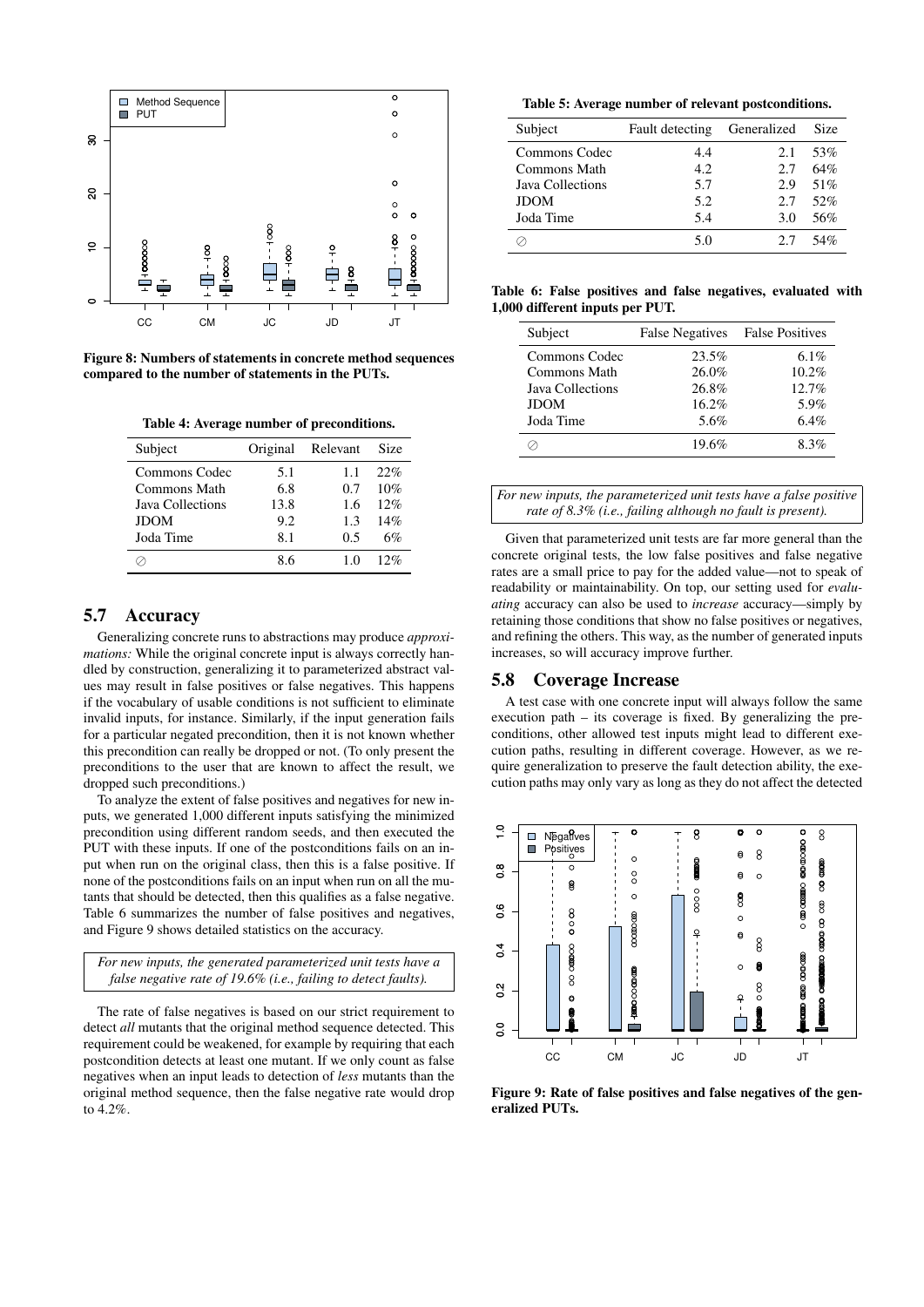Concrete Parameterized Coverage Subject unit test unit test Increase Commons Codec 23.6 51.4 118.4%<br>
Commons Math 10.0 12.7 26.5% Commons Math Java Collections 13.0 18.9 44.8%  $JDOM$  7.7 10.3 34.5% Joda Time 5.2 8.7 68.0%  $\oslash$  11.0 19.0 72.6% **D** CUT င္စ  $\frac{0}{0}$ 0 20 40 60 80 **PUT**  $\mathbf{c}$  $\epsilon$ 8  $- - - - - - - - \circ$  $\frac{0}{0}$  $\circ$  $\mathsf{a}$ ₿ ន  $\circ$ CC CM JC JD JT

Table 7: Average number of covered branches and increase in branch coverage.

Figure 10: Statistics on the branch coverage of concrete method sequences compared to the generalized PUTs.

faults (i.e., the identical mutants need to be executed and their state changes need to be propagated). We therefore expect a small but measurable increase in the coverage. The quantify this effect, we measured the coverage of the original method sequence, and also measured the compound coverage achieved by all valid inputs (i.e., detecting the same defects with the same postconditions) generated during the test case generation. Figure 10 illustrates this increase using branch coverage; we see that the generalized parameterized unit tests are far more effective than the original concrete tests.

*On average, generated parameterized unit tests cover 72.6% more branches as the original concrete unit test.*

There are two ways in which the coverage could be further increased: First, by focusing a single PUT on a single mutation the variability in the taken execution paths would increase, thus allowing higher coverage. Second, each time we detect a relevant precondition, we could in theory create a new PUT that contains the negation of the currently considered precondition. This would increase the number of test cases, but it would also increase the coverage achieved with the same set of test statements.

## 6. THREATS TO VALIDITY

Threats to *construct validity* are on how the improvement of the test parameterization is defined. We measured improvement of the understandability in terms of the reduction of statements a user has to analyze as well as the reduction of the conditions that need to be analyzed. A reduction of elements that need to be considered is an intuitive indication of simplification, but understandability cannot be quantified – ideally, one would need human experiments for this.

Threats to *internal validity* might come from how the empirical study was carried out. To reduce the probability of defects in our testing framework, it has been carefully tested. As randomized algorithms are affected by chance, we used statistical procedures to evaluate the result of the experiments. Our findings might be biased by the concrete method sequences and input sequences derived by our own tool  $\mu$ TEST; however,  $\mu$ TEST implements state-of-the-art techniques to generate method sequences [23]. The approach is also dependent on the number and type of mutants seeded; we used Javalanche [18] to produce mutants, which uses a commonly accepted standard set of mutation operators.

As in any empirical analysis, there is the threat to *external validity* regarding the generalization to other types of software. To avoid a bias in the chosen evaluation subjects, we chose five different libraries of very diverse application areas.

## 7. CONCLUSIONS

Today's techniques for "test" generation actually do not produce tests—they produce sequences of method calls. While they are good at covering code, their effectiveness relies on good run-time checks in the code or the run-time system. To turn these sequences into proper test cases, they need *oracles* that check the correctness of the observed behavior. These oracles need to be effective at detecting faults while being robust against code changes—and most importantly, they need to be confirmed by the developer, which means the entire test case needs to be understandable.

Our approach presented in this paper addresses all of these problems: By systematically exploring and reducing the explicit precondition of a concrete method sequence, we iteratively narrow down the set of relevant preconditions and postconditions, leaving the developer with a crisp representation of the original test. Our initial experiments show that the approach successfully generalizes a concrete method sequence to a parameterized unit test—a test that is more general and more expressive, needs fewer computation steps, and achieves a higher coverage than the original concrete test.

Besides these successes, there are ample opportunities for future work. Generally spoken, the interplay of test generation and specification mining offers plenty of chances for improving both. The combination with specification mining tools such as Daikon will allow us to infer more general properties as pre- and postconditions. Efficient parameterized unit testing tools such as PEX can be used to identify and eliminate false positives and negatives. Our search-based solution in general could be augmented with the use of constraint-based techniques, which might be able to cope with some of the search targets better, and might be able to cut down the overall time to generalize a single test case. Whenever we find an input that does not match the observed behavior, we currently discard it and only retain the information that the currently considered precondition is relevant. This precondition, however, could serve as a splitting point in the specification, leading to an additional PUT which in turn could be optimized. Finally, while we currently focus on unit tests, the is no reason this approach would not scale up to mining specifications for any code.

To learn more about our work in test case generation, visit

```
http://www.st.cs.uni-saarland.de/
```
Acknowledgments. This project has been funded by Deutsche Forschungsgemeinschaft (DFG), grant Ze509/5-1, and by a Google Focused Research Award on "Test Amplification". Gordon Fraser is funded by the Cluster of Excellence on Multimodal Computing and Interaction at Saarland University, Germany. We thank Eva May, Jeremias Rößler, and the anonymous reviewers for their constructive comments on an earlier version of this paper.